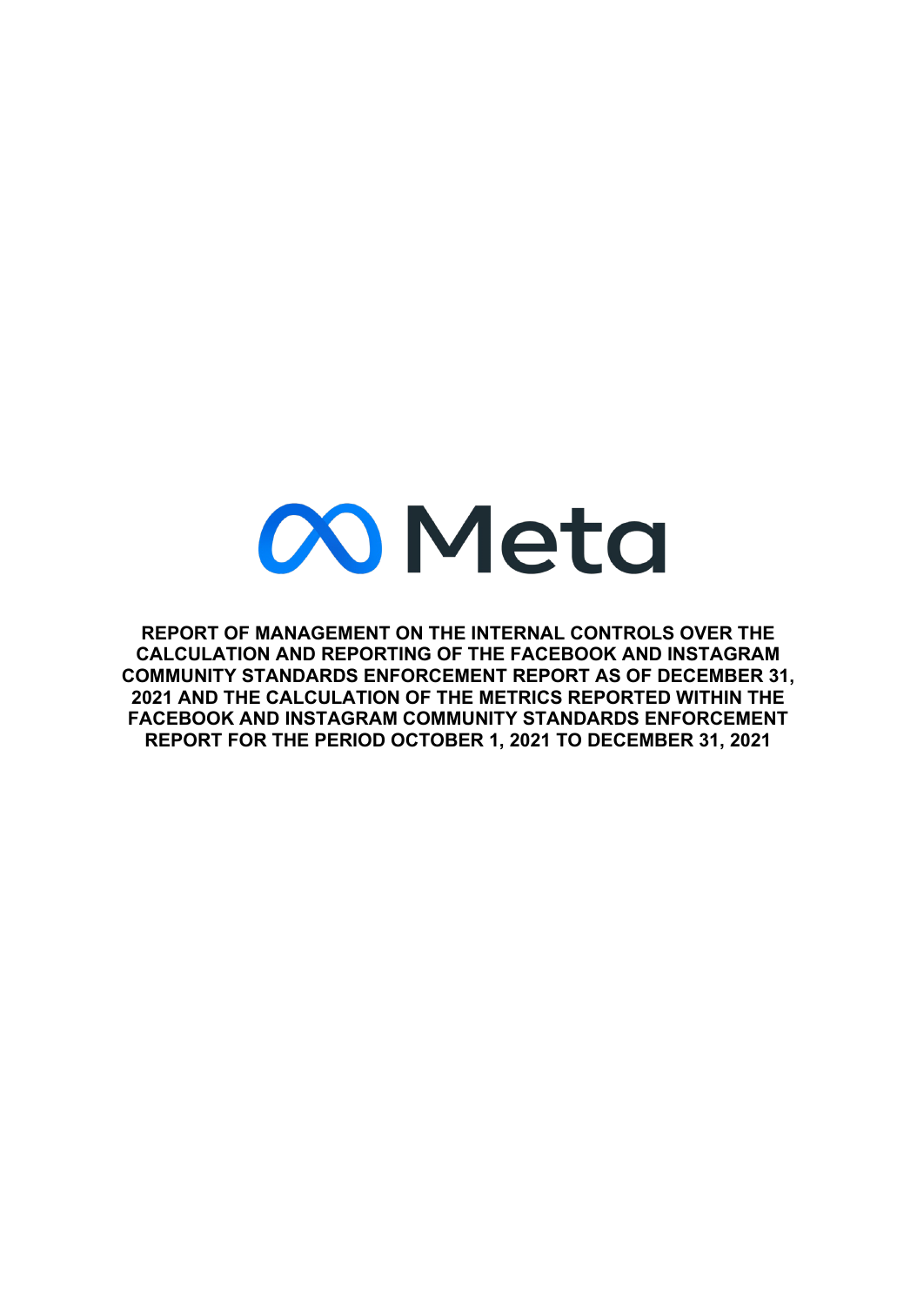### **TABLE OF CONTENTS**

| Appendix A: Description of Metrics & Calculation Methodologies Relevant to |  |
|----------------------------------------------------------------------------|--|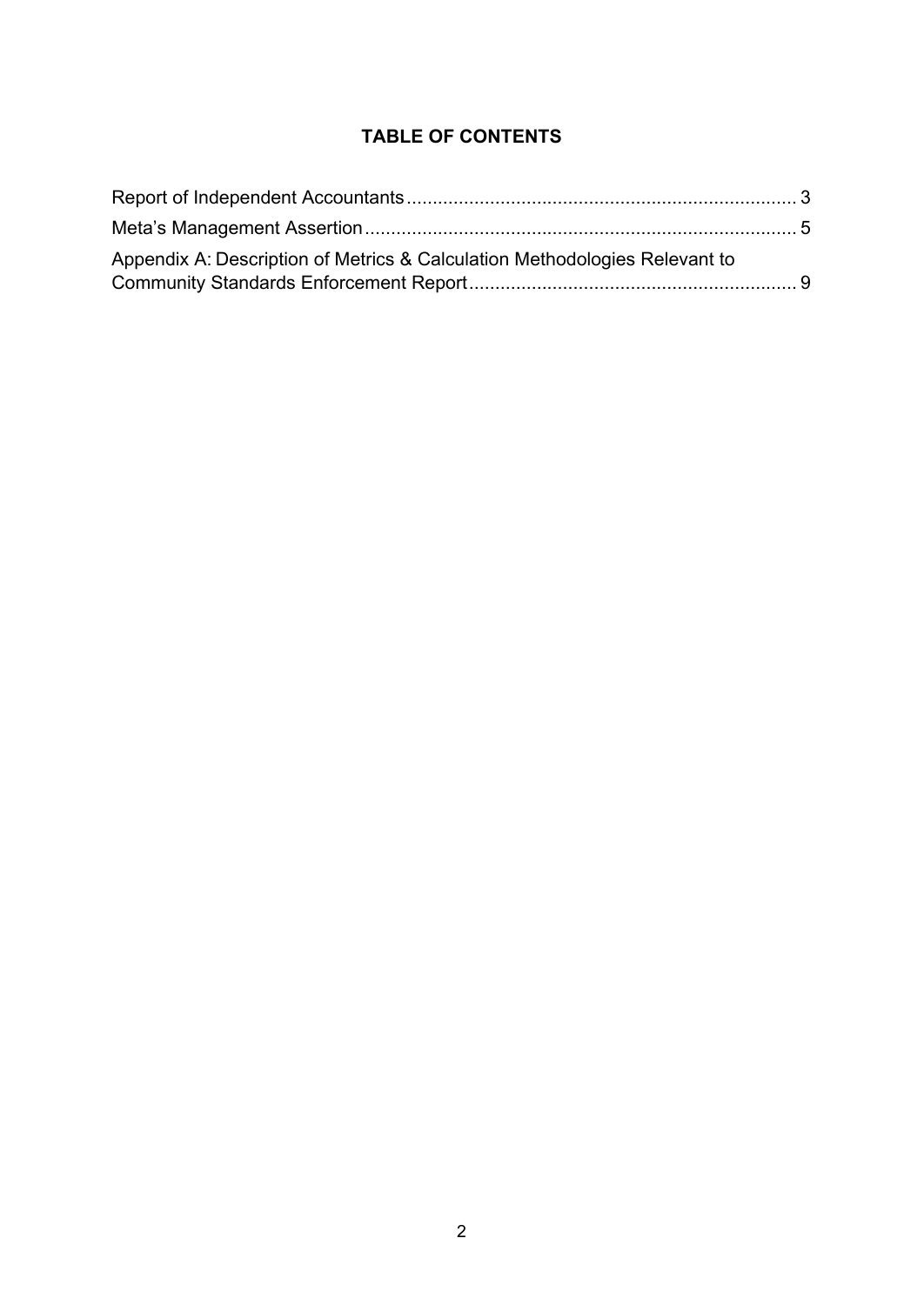

Ernst & Young LLP Suite 1600 560 Mission Street San Francisco, CA 94104-2907

Tel: +1 415 894 8000 Fax: + 415 894 8099

#### Report of Independent Accountants

<span id="page-2-0"></span>To the management and Board of Directors of Meta Platforms, Inc. ("Meta")

We have examined *Meta's Management Assertion,* that Meta designed, implemented, operated, and monitored effective controls ("the controls") over the process to prepare and report the Community Standards Enforcement Report ("the metrics") as of December 31, 2021 based on the criteria established in the Internal Control—Integrated Framework (2013) issued by the Committee of Sponsoring Organizations of the Treadway Commission (the "Criteria") and we have examined Meta's management's accompanying schedules included in management's assertion for the period October 1, 2021 to December 31, 2021, in accordance with the criteria specified within the management's assertion. Our responsibility is to express an opinion on the assertions based on our examination.

The information in the accompanying "Appendix A – Description of Metrics & Calculation Methodologies Relevant to Community Standards Enforcement Report" is presented by management of Meta Platforms, Inc. to provide additional information and is not part of Meta's Management Assertion. Such information has not been subjected to the procedures applied in our examination and, accordingly we express no opinion on it.

Meta's management is responsible for its assertions and having a reasonable basis for its assertions. Management is also responsible for:

- 1. Defining Facebook's and Instagram's [community standards enforcement policies](https://transparency.fb.com/policies/)
- 2. Identifying, labeling, actioning violating content in accordance with community standards enforcement policies
- 3. Defining the process and criteria to prepare and report the metrics within the Community Standards Enforcement Report for Facebook and Instagram
- 4. Identifying its Criteria and the risks that would threaten the achievement of the Company's Criteria
- 5. Designing, implementing, operating and maintaining effective controls
- 6. The complete and accurate calculation of the metrics reported in Community Standards Enforcement Report for Facebook and Instagram

Our responsibility is to express an opinion on the assertions based on our examination. Our examination was conducted in accordance with attestation standards established by the American Institute of Certified Public Accountants and, accordingly, included examining evidence supporting Meta's management assertions and performing such other procedures as we considered necessary in the circumstances. Those standards require that we plan and perform the examination to obtain reasonable assurance about whether the controls operated effectively, and the metrics are calculated accurately, in all material respects. An examination involves performing procedures to obtain evidence about the controls and metrics. The nature, timing, and extent of the procedures selected depend on our judgment, including an assessment of the risks of material misstatement of the controls and metrics, whether due to fraud or error. We believe that our examination provides a reasonable basis for our opinion.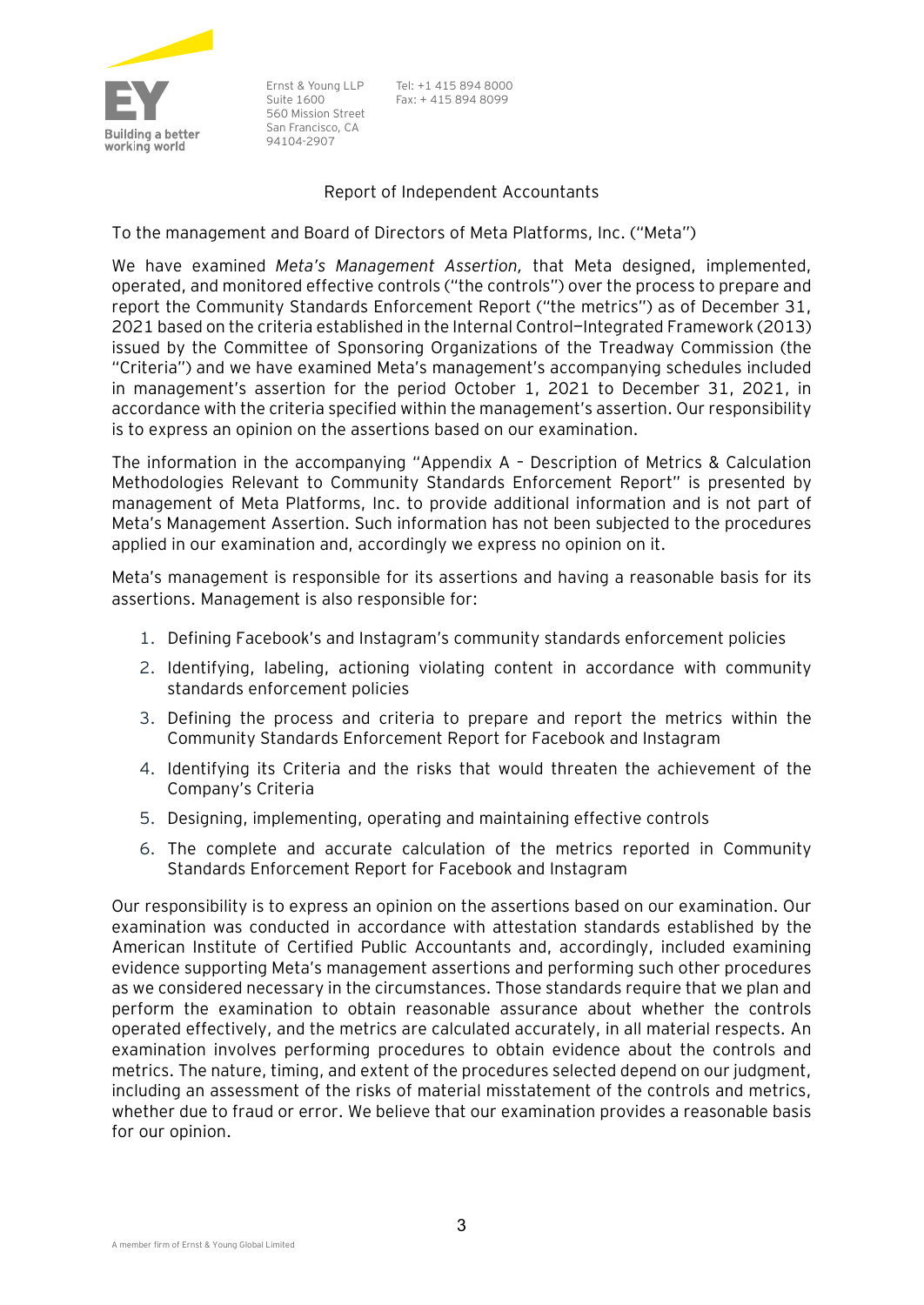

As described in Management's Assertion, from time to time the Company updates its methodologies and policies, including the way it defines and measures enforcement. Any effects on reported metrics from such changes are reflected in the period in which they are updated.

The information included in Meta's Community Standards Enforcement Report and accompanying details, other than the Metrics and Criteria, has not been subjected to the procedures applied in our examination, and, accordingly, we do not express any conclusion on it.

Our examination was not conducted for the purpose of identifying, labeling, or actioning violating content in accordance with [Meta's Community Standards policies.](https://transparency.fb.com/policies/) Accordingly, we do not express an opinion or any other form of assurance over Meta's enforcement policies and its identifying, labeling, or actioning of violating content in accordance with such policies.

Because of their nature and inherent limitations, controls may not prevent, or detect and correct, all misstatements that may be considered relevant. Furthermore, the projection of any evaluations of effectiveness to future periods, or conclusions about the suitability of the design of the controls to achieve the related Criteria, is subject to the risk that controls may become inadequate because of changes in conditions or that the degree of compliance with such controls may deteriorate. In addition, the calculation of the metrics is subject to measurement uncertainties resulting from limitations inherent in the nature and the methods used for determining such data. The selection of different but acceptable measurement techniques can result in materially different measurements. The precision of different measurement techniques may also vary.

In our opinion, Meta's management assertions that internal controls were suitably designed, implemented and operating with sufficient effectiveness to provide reasonable assurance the Criteria would be achieved as of December 31, 2021 and the calculation of the metrics reported within Facebook and Instagram Community Standards Enforcement Report for the period October 1, 2021 through December 31, 2021 have been prepared based on the specified Criteria are fairly stated, in all material respects.

Ernet + Young LLP

<span id="page-3-0"></span>San Francisco, CA May 6, 2022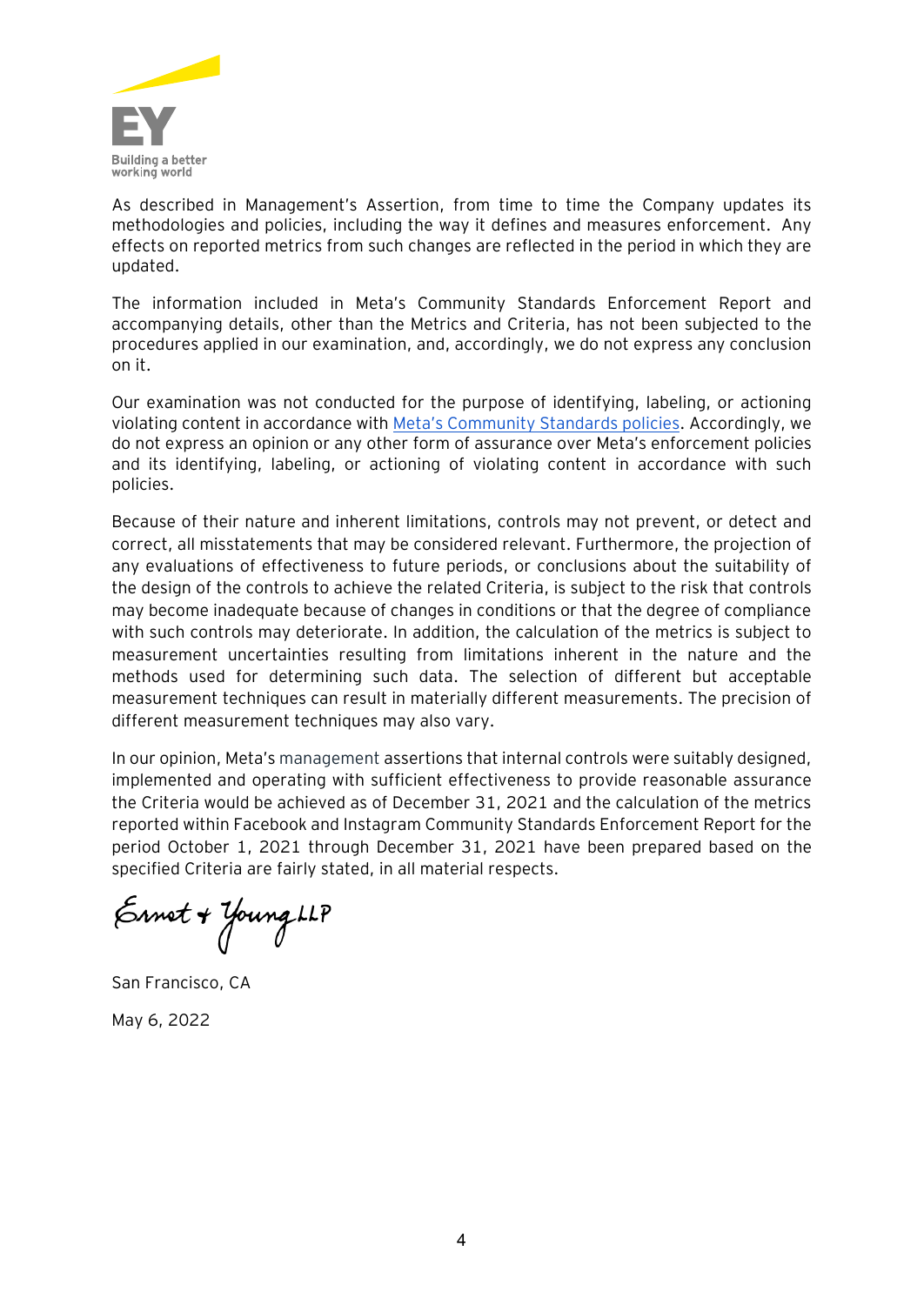# **M** Meta

#### **Meta's Management Assertion**

[Meta's Community Standards](https://transparency.fb.com/policies/) [policies](https://transparency.fb.com/policies/) are a set of policies that define what is and is not allowed on Facebook and Instagram. The set of policies are intended to identify and take action on content that goes against our Community Standards policies. On a quarterly basis Meta issues the Community Standards Enforcement Report. The report provides metrics on how we enforced our policies (Content Actioned, Proactive Rate, Appeals, Restores) and estimates on the amount of violating content (Prevalence) on Facebook and Instagram. Meta, Inc.'s ("Meta" or "the Company") internal controls (the "Controls") over the process to prepare and report the metrics and the calculation of the metrics (the "Metrics") reported within the Community Standards Enforcement Report is a process implemented by management, designed to provide reasonable assurance that management's criteria over the Controls and the calculation of the Metrics were achieved to mitigate the risks identified by management that threaten the achievement of the criteria.

The report for the quarter ended December 31, 2021 only covers those policies in place during that specific time period and does not include any subsequent policy updates resulting from world events or other methodology updates applied outside of that reporting period

Meta is responsible for designing, implementing, operating and monitoring effective controls over the process to prepare and report the metrics of the Facebook and Instagram Community Standards Enforcement Report as of December 31, 2021 which are based on the Internal Control—Integrated Framework (2013) issued by the Committee of Sponsoring Organizations of the Treadway Commission and for the calculation of the metrics reported in the Facebook and Instagram Community Standards Enforcement Report for the period October 1, 2021 through December 31, 2021, which are based on the specified criteria included as an appendix to this report (collectively, the "Criteria"). Meta is also responsible for the completeness and accuracy of the information in this Report, including our assertions, and how such information is presented and having a reasonable basis for our assertions including:

- 1. Defining Facebook's and Instagram's [community standards enforcement policies](https://transparency.fb.com/policies/)
- 2. Identifying, labeling, actioning violating content in accordance with community standards enforcement policies
- 3. Defining the process and criteria to prepare and report the metrics within the Community Standards Enforcement Report for Facebook and Instagram
- 4. Identifying its Criteria and the risks that would threaten the achievement of the Company's Criteria
- 5. Designing, implementing, operating and maintaining effective controls
- 6. The complete and accurate calculation of the metrics reported in Community Standards Enforcement Report for Facebook and Instagram

The Controls have inherent limitations. The process to prepare and report the metrics of the Community Standards Enforcement Report and the calculation of the reported Metrics is a process that involves human diligence and competence and is subject to lapses in judgment and breakdowns resulting from human failures. Controls also can be circumvented by collusion or improper management overrides. Because of its inherent limitations, the controls may not prevent, or detect and correct, misstatements. Furthermore, projections of any evaluation of effectiveness to future periods are subject to the risk that controls may become inadequate because of changes in conditions, or that the degree of compliance with the policies or procedures may deteriorate.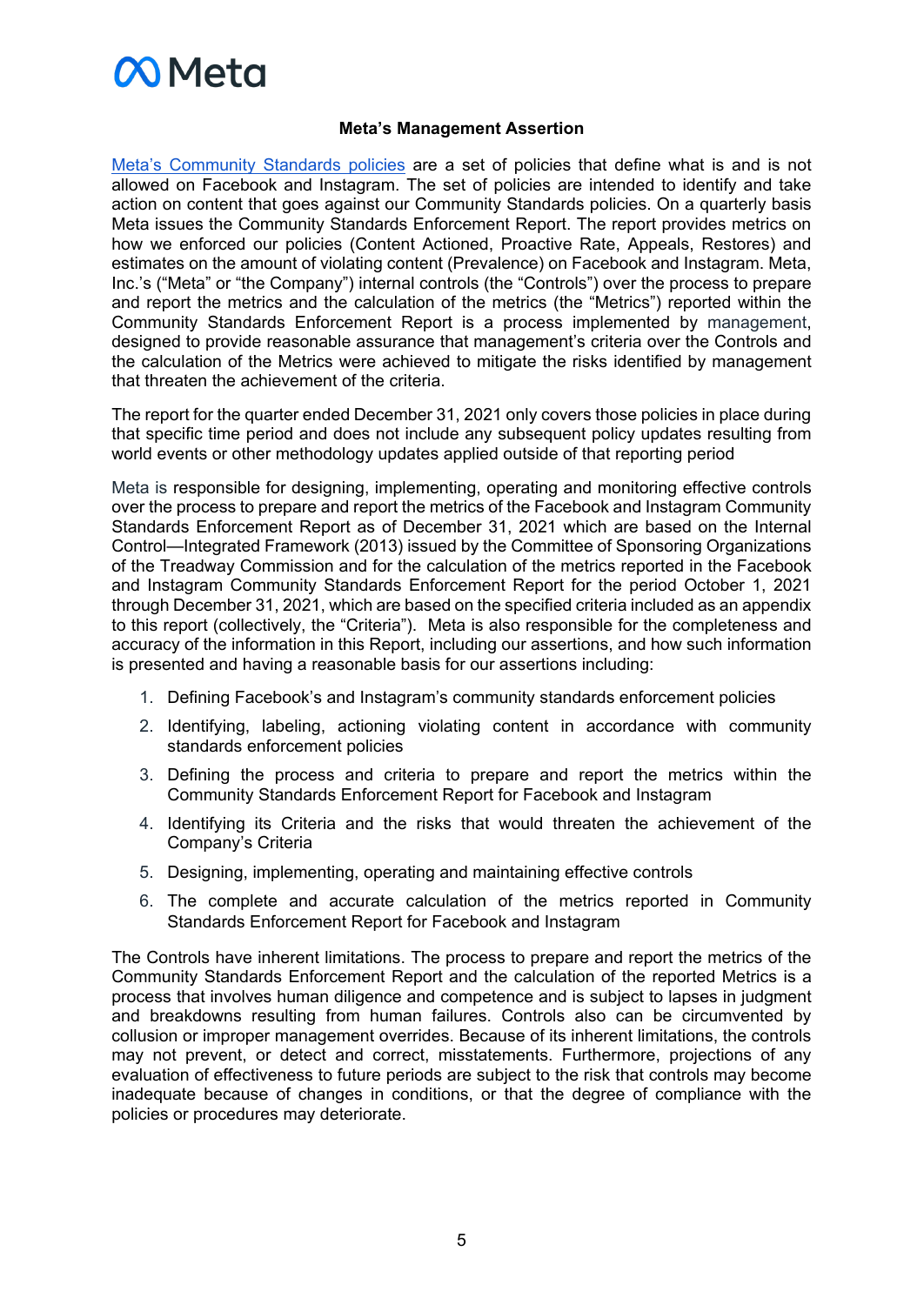

Meta asserts that:

- The controls were suitably designed, implemented, operated, and monitored with sufficient effectiveness to provide reasonable assurance the Criteria would be achieved as of December 31, 2021.
- The calculation of the metrics reported within Facebook and Instagram Community Standards Enforcement Report for the period October 1, 2021 through December 31, 2021 have been prepared based on the specified metrics criteria included as an appendix to this report and those metrics are fairly stated, in all material respects.

The following table represents the metrics and the results of the data collected for the period:

#### **Metrics:**

| <b>Metric Name</b>                | <b>Metric Description</b>                                                                                                                                                                                                                                                                                               |
|-----------------------------------|-------------------------------------------------------------------------------------------------------------------------------------------------------------------------------------------------------------------------------------------------------------------------------------------------------------------------|
| <b>Prevalence</b>                 | Estimate of the amount of violating content in Facebook and Instagram. It<br>is calculated by the estimated number of views that showed violating<br>content, divided by the estimated number of total content views on<br>Facebook or Instagram.                                                                       |
| <b>Content</b><br><u>Actioned</u> | The number of pieces of content we took action on based on that violated<br>our community standards. Actions include removing content, adding<br>warning screens, disabling accounts etc.                                                                                                                               |
| <b>Proactive Rate</b>             | The percentage of all content or accounts acted on that we found and<br>flagged before users reported them to us. This metric is used as an<br>indicator of how effectively we detected violations.                                                                                                                     |
| <b>Appealed</b><br><b>Content</b> | The number of pieces of content (such as posts, photos, videos or<br>comments) that people appeal after we take action on it for going against<br>our policies.                                                                                                                                                         |
| <b>Restored</b><br>Content        | The number of pieces of content (such as posts, photos, videos or<br>comments) we restored after we originally took action on them. "Restore,"<br>refers to returning content that was previously removed or removing a<br>cover from content that was previously covered with a warning as a result<br>of enforcement. |

#### **Facebook Data Collected for October 1, 2021 through December 31, 2021:**

|                | <b>Facebook</b>                                                     | <b>Prevalence</b>   | <b>Content</b><br><b>Actioned</b> | <b>Proactive</b><br>Rate | <b>Appealed</b><br><b>Content</b> | <b>Restored</b><br><b>Content</b> |
|----------------|---------------------------------------------------------------------|---------------------|-----------------------------------|--------------------------|-----------------------------------|-----------------------------------|
|                | <b>Adult Nudity &amp;</b><br><b>Sexual Activity</b>                 | 0.03%               | 27.3M                             | 97.7%                    | 311.4K                            | 298.7K                            |
| $\overline{2}$ | Bullying and<br>Harassment                                          | $0.11%$ to<br>0.12% | 8.2M                              | 58.8%                    | 799.4K                            | 363.9K                            |
| 3              | Child<br>Endangerment:<br>Child Nudity and<br><b>Physical Abuse</b> | N/A                 | 1.8M                              | 97.5%                    | 3.7K                              | 20.0K                             |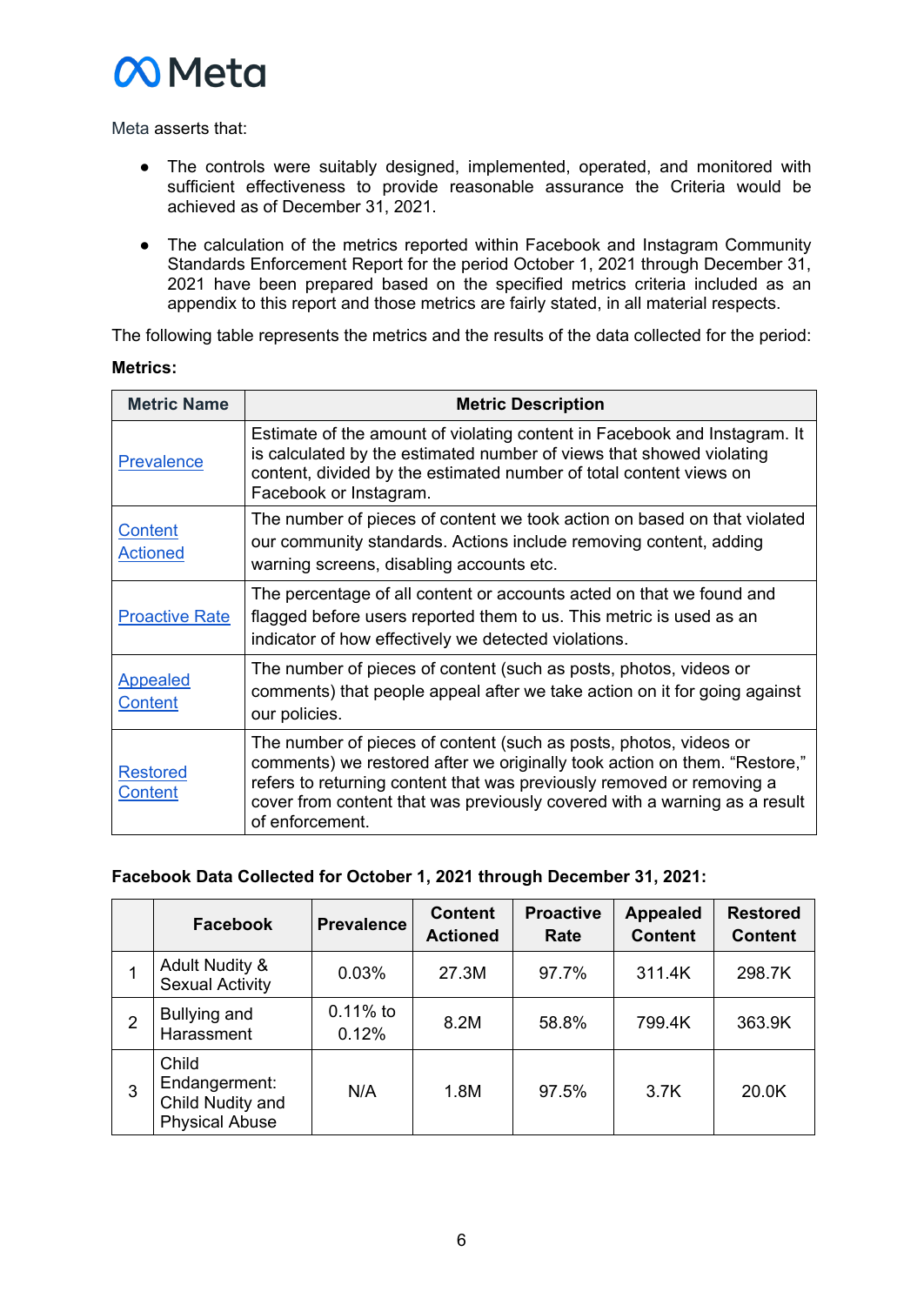

|                | <b>Facebook</b>                                                                  | <b>Prevalence</b>   | <b>Content</b><br><b>Actioned</b> | <b>Proactive</b><br><b>Rate</b> | <b>Appealed</b><br><b>Content</b> | <b>Restored</b><br><b>Content</b> |
|----------------|----------------------------------------------------------------------------------|---------------------|-----------------------------------|---------------------------------|-----------------------------------|-----------------------------------|
| $\overline{4}$ | Child<br>Endangerment:<br><b>Child Sexual</b><br>Exploitation                    | N/A                 | 19.8M                             | 99.0%                           | 0.8K                              | 180.5K                            |
| 5              | Dangerous<br>Organizations and<br>Individuals:<br><b>Terrorist</b><br>Propaganda | At most<br>0.05%    | 7.7M                              | 97.7%                           | 38.9K                             | 57.4K                             |
| 6              | Dangerous<br>Organizations and<br>Individuals:<br><b>Organized Hate</b>          | N/A                 | 1.6M                              | 96.1%                           | 35.7K                             | 127.3K                            |
| $\overline{7}$ | <b>Fake Accounts</b>                                                             | <b>5% MAU</b>       | 1.7B<br>(Accounts)                | 99.9%                           | N/A                               | N/A                               |
| 8              | Hate Speech                                                                      | $0.02%$ to<br>0.03% | 17.4M                             | 95.9%                           | 769.8K                            | 293.0K                            |
| 9              | <b>Regulated Goods:</b><br>Sale of Drugs                                         | At most             | 4.0M                              | 97.9%                           | 80.0K                             | 147.5K                            |
| 10             | <b>Regulated Goods:</b><br>Sale of Firearms                                      | 0.05%               | 1.5M                              | 92.0%                           | 63.0K                             | 70.5K                             |
| 11             | Spam                                                                             | N/A                 | 1.2B                              | 99.6%                           | 21.6K                             | 54.1M                             |
| 12             | Suicide and Self-<br>Injury                                                      | At most<br>0.05%    | 6.1M                              | 98.8%                           | 0.2K                              | 95.3K                             |
| 13             | Violence and<br>Incitement                                                       | $0.03%$ to<br>0.04% | 12.4M                             | 96.6%                           | 361.8K                            | 232.8K                            |
| 14             | Violent and<br><b>Graphic Content</b>                                            | $0.03%$ to<br>0.04% | 25.2M                             | 99.5%                           | 3.8K                              | 6.1K                              |

*N/A: metrics are not published in the report for the time period under review.* 

#### **Instagram Data Collected for October 1, 2021 through December 31, 2021:**

|   | Instagram                                                           | <b>Prevalence</b>   | <b>Content</b><br><b>Actioned</b> | <b>Proactive</b><br>Rate | <b>Appealed</b><br><b>Content</b> | <b>Restored</b><br><b>Content</b> |
|---|---------------------------------------------------------------------|---------------------|-----------------------------------|--------------------------|-----------------------------------|-----------------------------------|
|   | <b>Adult Nudity &amp;</b><br><b>Sexual Activity</b>                 | $0.02%$ to<br>0.03% | 11.3M                             | 94.3%                    | N/A                               | 227.8K                            |
| 2 | Bullying and<br>Harassment                                          | $0.05%$ to<br>0.06% | 6.6M                              | 82.1%                    | N/A                               | 182.1K                            |
| 3 | Child<br>Endangerment:<br>Child Nudity and<br><b>Physical Abuse</b> | N/A                 | 1.0M                              | 95.3%                    | N/A                               | 13.6K                             |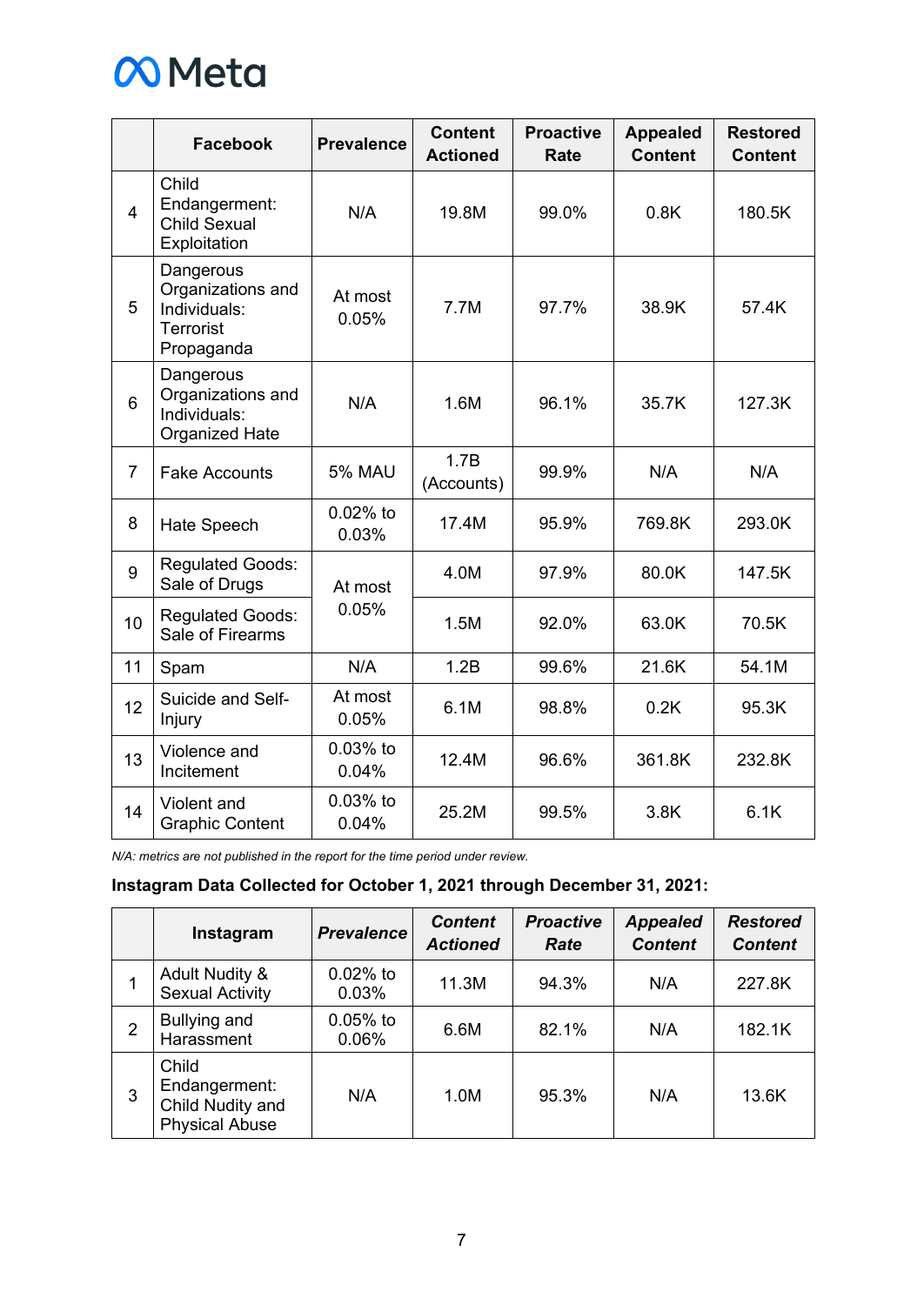

|                | Instagram                                                                        | <b>Prevalence</b>    | <b>Content</b><br><b>Actioned</b> | <b>Proactive</b><br>Rate | <b>Appealed</b><br><b>Content</b> | <b>Restored</b><br><b>Content</b> |
|----------------|----------------------------------------------------------------------------------|----------------------|-----------------------------------|--------------------------|-----------------------------------|-----------------------------------|
| $\overline{4}$ | Child<br>Endangerment:<br><b>Child Sexual</b><br>Exploitation                    | N/A                  | 2.6M                              | 97.3%                    | N/A                               | 1.6K                              |
| 5              | Dangerous<br>Organizations and<br>Individuals:<br><b>Terrorist</b><br>Propaganda | At most<br>0.06%     | 0.9M                              | 79.5%                    | N/A                               | 4.0K                              |
| 6              | Dangerous<br>Organizations and<br>Individuals:<br><b>Organized Hate</b>          | N/A                  | 0.3M                              | 84.8%                    | N/A                               | 7.5K                              |
| $\overline{7}$ | <b>Fake Accounts</b>                                                             | N/A                  | N/A                               | N/A                      | N/A                               | N/A                               |
| 8              | Hate Speech                                                                      | $0.02%$ to<br>0.03%  | 3.8M                              | 91.9%                    | N/A                               | 63.6K                             |
| 9              | <b>Regulated Goods:</b><br>Sale of Drugs                                         | At most              | 1.2M                              | 95.0%                    | N/A                               | 27.6K                             |
| 10             | <b>Regulated Goods:</b><br>Sale of Firearms                                      | 0.05%                | 0.2M                              | 94.3%                    | N/A                               | 21.7K                             |
| 11             | Spam                                                                             | N/A                  | N/A                               | N/A                      | N/A                               | N/A                               |
| 12             | Suicide and Self-<br>Injury                                                      | At most<br>0.05%     | 7.8M                              | 98.4%                    | N/A                               | 0.6K                              |
| 13             | Violence and<br>Incitement                                                       | $0.01\%$ to<br>0.02% | 2.6M                              | 96.0%                    | N/A                               | 49.9K                             |
| 14             | Violent and<br><b>Graphic Content</b>                                            | $0.01%$ to<br>0.02%  | 5.5M                              | 98.7%                    | N/A                               | 2.5M                              |

*N/A: metrics are not published in the report for the time period under review.* 

Management of Meta Platforms, Inc.

May 6, 2022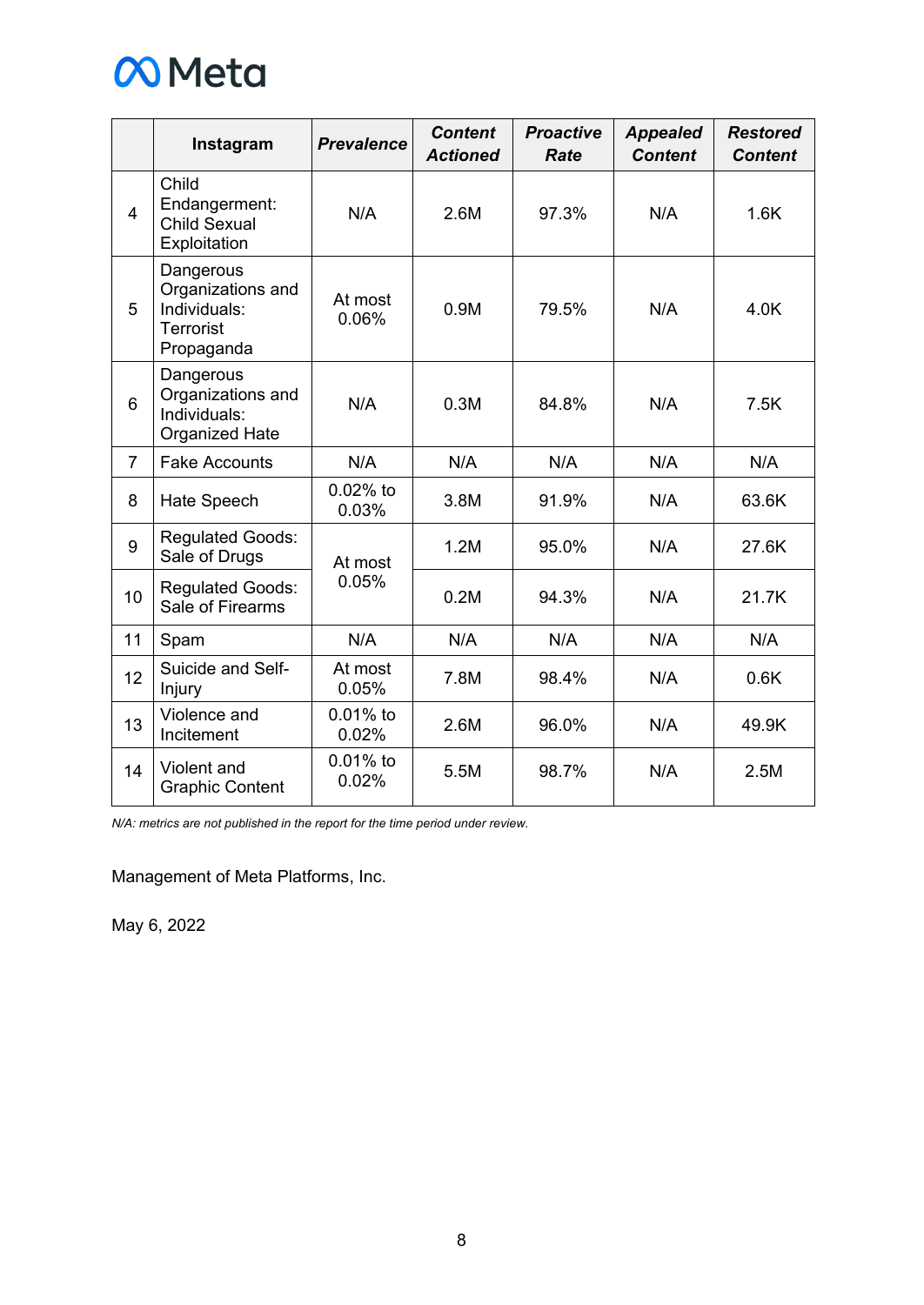<span id="page-8-0"></span>**Appendix A: Description of Metrics & Calculation Methodologies Relevant to Community Standards Enforcement Report**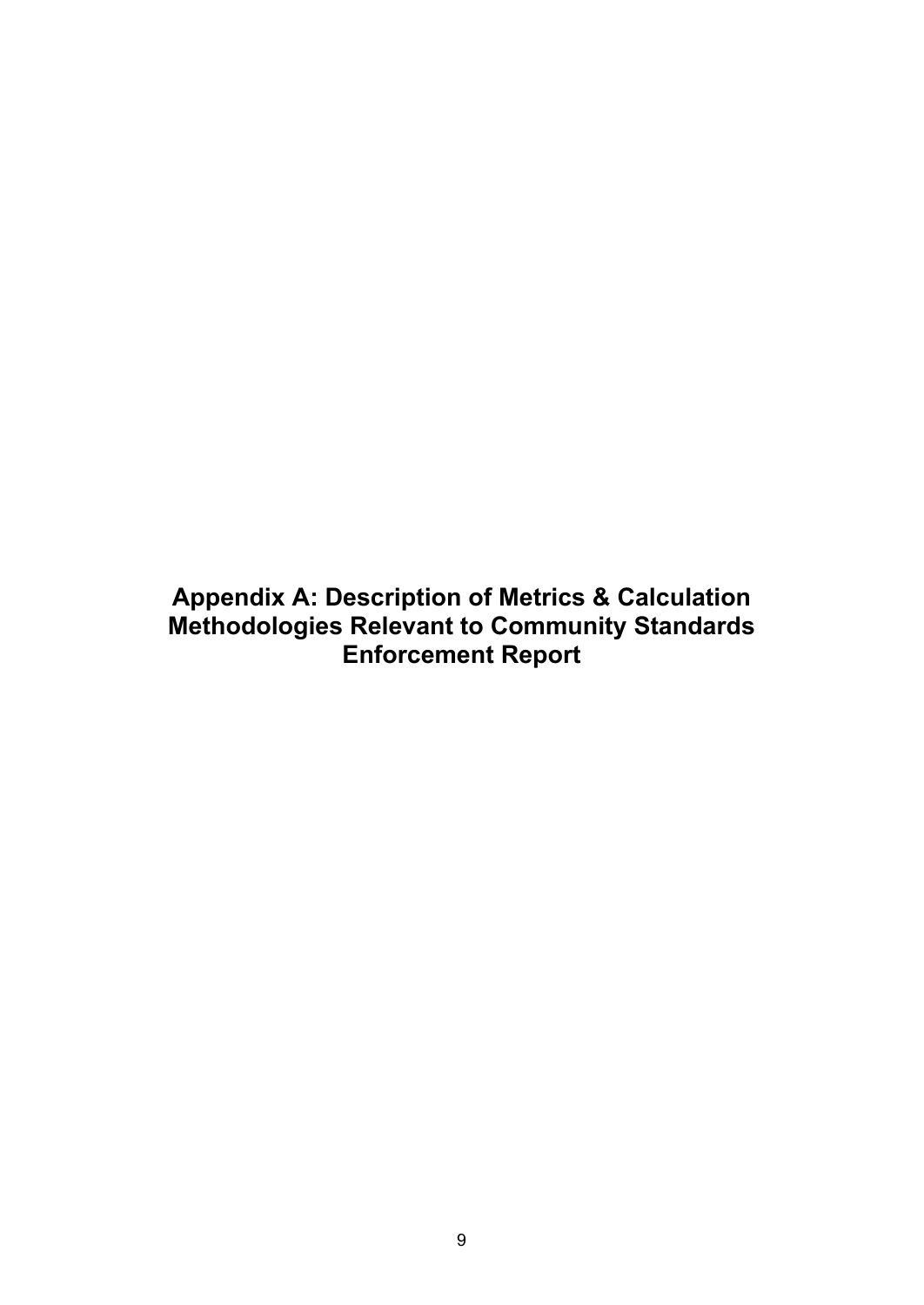# **N** Meta

# Scope and Purpose

The report of management of the internal controls over the calculation and reporting of the Facebook and Instagram Community Standards Enforcement Report is an examination of the internal controls of Meta over the accuracy and completeness of metrics published in [the Community Standards](https://transparency.fb.com/data/community-standards-enforcement/)  [Enforcement Report .](https://transparency.fb.com/data/community-standards-enforcement/)

Meta's management is responsible for:

- 1. Defining Facebook's and Instagram community [standards enforcement policies](https://transparency.fb.com/policies/)
- 2. Identifying, labeling, actioning violating content in accordance with community standards enforcement policies
- 3. Defining the process and criteria to prepare and report the metrics within the Community Standards Enforcement Report for Facebook and Instagram
- 4. Identifying its Criteria and the risks that would threaten the achievement of the Company's **Criteria**
- 5. Designing, implementing, operating and maintaining effective controls
- 6. The complete and accurate calculation of the metrics reported in Community Standards Enforcement Report for Facebook and Instagram

This section of the report ("Description of Metrics & Calculation Methodologies Relevant to Community Standards Enforcement Report") is intended to provide information about the metrics included in the report and calculation methodologies used in the generation of the Community Standards Enforcement Report. It does not encompass all aspects of Meta's integrity ecosystem such as the process for the development of policies and technology used or the enforcement of community standard policies.

# Company Overview

[Meta,](https://about.facebook.com/meta/) Inc (herein referred to as "Meta", "the Company" or "Management') is a publicly traded U.S. company headquartered in Menlo Park, California. Established in February 2004, the Company's mission is to give people the power to build community and bring the world closer together. People use Meta to stay connected with their friends and family, and to express what matters to them to the people they care about. Developers can use the Meta products to build applications (apps) and websites that integrate with Meta products (such as Facebook, Instagram, Oculus, Marketplace etc.) to reach its global network of users and to build products and services that are more personalized, social, and engaging. The Company also offers advertisers a unique combination of reach, relevance, social context, and engagement to enhance the effectiveness of their ads.

# Community Standards Enforcement Report Overview

*A full description of the Community Standards Report, metrics reported and calculation methodologies are available to the users in [Meta's Transparency Center.](https://transparency.fb.com/data/community-standards-enforcement/?source=https%3A%2F%2Ftransparency.facebook.com%2Fcommunity-standards-enforcement%2Fguide) Below is a summarized version from the external website.* 

The Community Standards Enforcement Report provides global data on how Meta enforces its [community standards,](https://transparency.fb.com/policies/) the set of policies that define what is and isn't allowed on Meta technologies such as Facebook and Instagram. The report, published every quarter, includes data such as: estimates of violating content on the platform, how much violating content Meta takes action on, what percentage of content Meta finds proactively before its reported, how much content is appealed by users, and how much content is restored after an enforcement action is taken.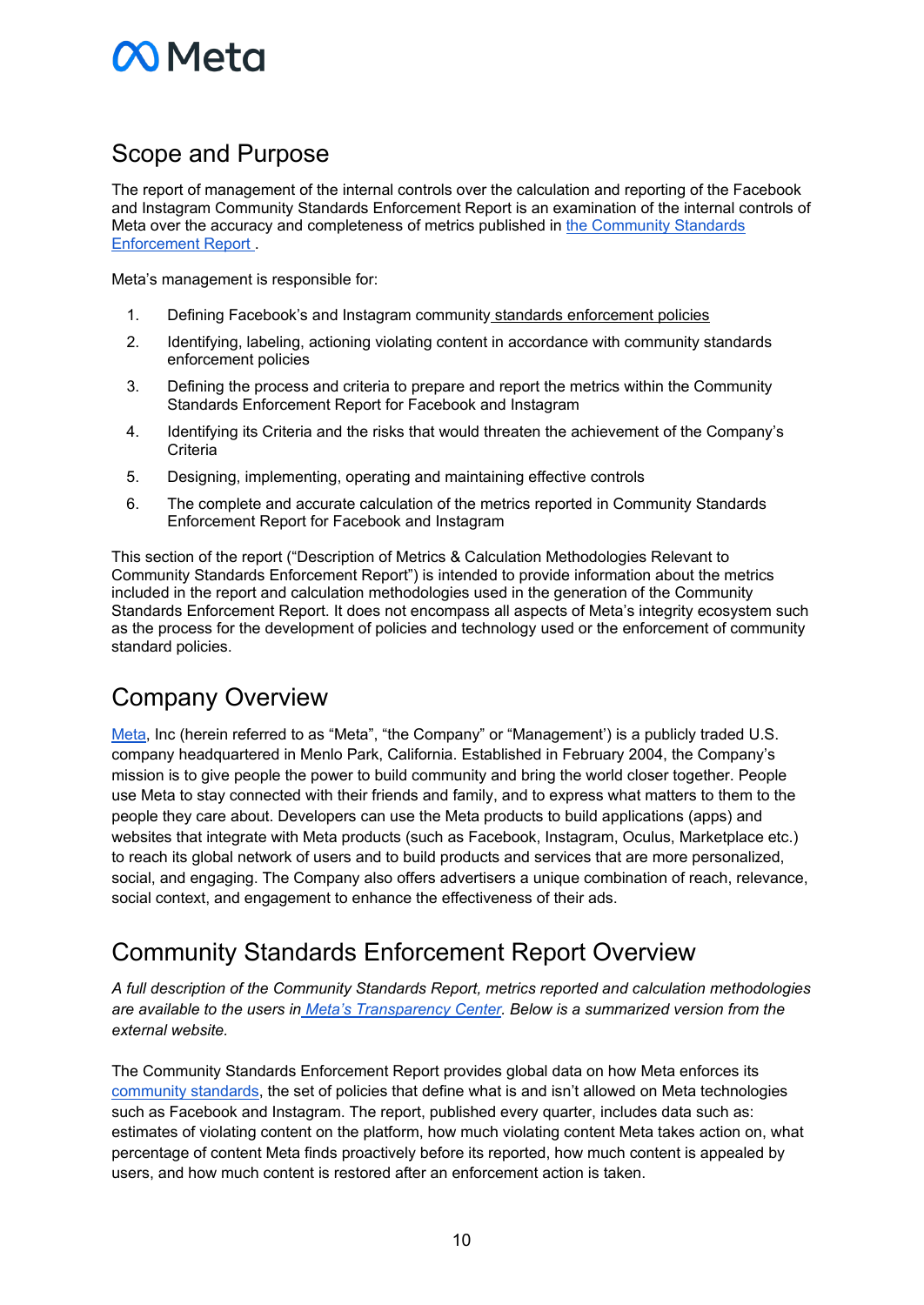

The first version of this report was published in May 2018 to track 6 types of content that violate community standards. Today, the report covers metrics across 14 areas for Facebook and 12 areas for Instagram within the Community Standards: Adult Nudity and Sexual Activity, Bullying and Harassment, Child Endangerment, Dangerous Organizations (Terrorism and Organized Hate), Fake Accounts, Hate Speech, Regulated Goods (Drugs and Firearms), Spam, Suicide and Self-Injury, Violence and Incitement, and Violent and Graphic Content.

The scope of policy areas reported for the Oct 1, 2021 - Dec 31, 2021 period includes the following:

#### **For Facebook:**

|                | <b>Facebook</b>                                         | <b>Prevalence</b> | <b>Content</b><br><b>Actioned</b> | <b>Proactive</b><br>Rate | <b>Appealed</b><br><b>Content</b> | <b>Restored</b><br><b>Content</b> |
|----------------|---------------------------------------------------------|-------------------|-----------------------------------|--------------------------|-----------------------------------|-----------------------------------|
| $\mathbf{1}$   | Adult Nudity & Sexual Activity                          | ☑                 | $\checkmark$                      | ⋁                        | $\checkmark$                      | ✔                                 |
| 2              | <b>Bullying and Harassment</b>                          | ✔                 | $\overline{\mathbf{v}}$           | ✔                        | $\checkmark$                      | ☑                                 |
| 3              | Child Endangerment: Child Nudity<br>and Physical Abuse  | X                 | $\checkmark$                      | ⊻                        | ☑                                 | ☑                                 |
| $\overline{4}$ | Child Endangerment: Child Sexual<br>Exploitation        | X                 | $\checkmark$                      | ⊻                        | ☑                                 | ⊻                                 |
| 5              | Dangerous Orgs and Individuals:<br>Terrorist Propaganda | M                 | ✔                                 | ☑                        | ☑                                 | ☑                                 |
| 6              | Dangerous Orgs and Individuals:<br>Organized Hate       | X                 | $\checkmark$                      | ☑                        | ☑                                 | ⊻                                 |
| $\overline{7}$ | <b>Fake Accounts</b>                                    | ✔                 | ✔                                 | ☑                        | X                                 | X                                 |
| 8              | Hate Speech                                             | ☑                 | $\overline{\mathbf{v}}$           | ☑                        | ☑                                 | ☑                                 |
| 9              | Regulated Goods: Sale of Drugs                          | ☑                 | ✔                                 | ☑                        | ☑                                 | ☑                                 |
| 10             | Regulated Goods: Sale of Firearms                       |                   | $\checkmark$                      | ☑                        | ☑                                 | ⊻                                 |
| 11             | Spam                                                    | X                 | $\checkmark$                      | ☑                        | ☑                                 | ⊻                                 |
| 12             | Suicide and Self-Injury                                 | M                 | $\overline{\mathbf{v}}$           | ✔                        | ☑                                 | $\checkmark$                      |
| 13             | Violence and Incitement                                 | ☑                 | ⊻                                 | ☑                        | ☑                                 | ⊻                                 |
| 14             | Violent and Graphic Content                             | ☑                 | ⊻                                 | $\checkmark$             | $\checkmark$                      | $\checkmark$                      |

 $\blacktriangleright$  - metrics published in the report for the time period under review. *X - metrics not published in the report for the time period under review.* 

#### **For Instagram:**

|   | Instagram                                                     | <b>Prevalence</b> | <b>Content</b><br><b>Actioned</b> | <b>Proactive</b><br>Rate | <b>Appealed</b><br><b>Content</b> | <b>Restored</b><br><b>Content</b> |
|---|---------------------------------------------------------------|-------------------|-----------------------------------|--------------------------|-----------------------------------|-----------------------------------|
|   | Adult Nudity & Sexual Activity                                |                   | ∣✓                                |                          | х                                 |                                   |
| 2 | <b>Bullying and Harassment</b>                                |                   | ∣✓                                |                          | v<br>⋏                            |                                   |
| 3 | Child Endangerment: Child Nudity and<br><b>Physical Abuse</b> | X                 | ∣✓                                | ∣✓                       | х                                 | ⋁                                 |
| 4 | Child Endangerment: Child Sexual<br>Exploitation              | ⋏                 |                                   |                          | ⋏                                 |                                   |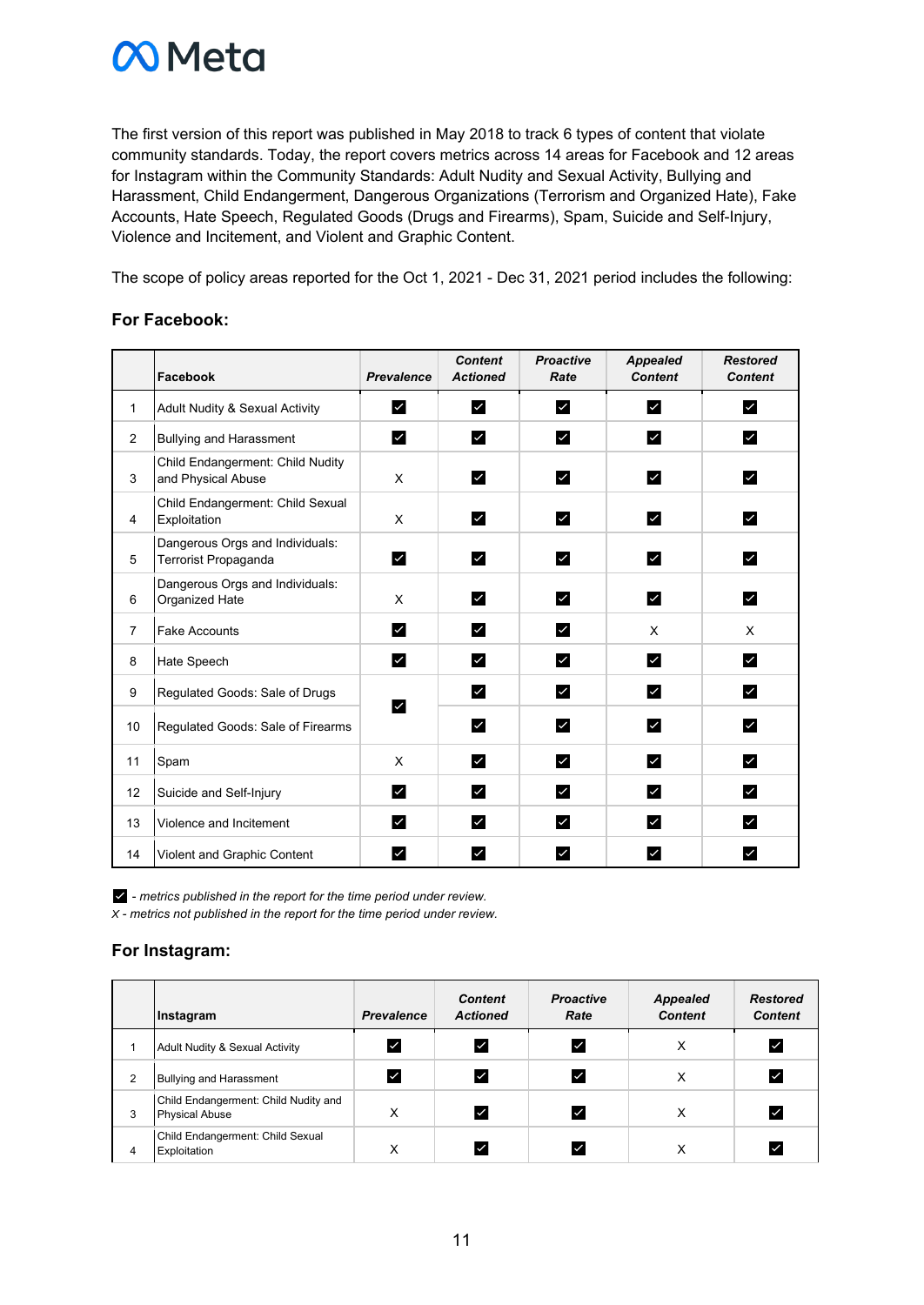

|                | Instagram                                               | <b>Prevalence</b> | <b>Content</b><br><b>Actioned</b> | <b>Proactive</b><br>Rate | <b>Appealed</b><br><b>Content</b> | <b>Restored</b><br><b>Content</b> |
|----------------|---------------------------------------------------------|-------------------|-----------------------------------|--------------------------|-----------------------------------|-----------------------------------|
| 5              | Dangerous Orgs and Individuals:<br>Terrorist Propaganda | $\checkmark$      | ☑                                 | $\checkmark$             | X                                 | M                                 |
| 6              | Dangerous Orgs and Individuals:<br>Organized Hate       | M                 | ☑                                 | ☑                        | X                                 | ∣✓∣                               |
| $\overline{7}$ | <b>Fake Accounts</b>                                    | X                 | X                                 | X                        | X                                 | X                                 |
| 8              | Hate Speech                                             | M                 | M                                 | ☑                        | X                                 | ☑                                 |
| 9              | Regulated Goods: Sale of Drugs                          | $\checkmark$      | ☑                                 | ☑                        | X                                 | ☑                                 |
| 10             | Regulated Goods: Sale of Firearms                       |                   | $\checkmark$                      | $\overline{\mathsf{v}}$  | X                                 | $\checkmark$                      |
| 11             | Spam                                                    | X                 | X                                 | X                        | X                                 | X                                 |
| 12             | Suicide and Self-Injury                                 | M                 | ☑                                 | ☑                        | X                                 | ☑                                 |
| 13             | Violence and Incitement                                 | ☑                 | $\checkmark$                      | ☑                        | X                                 | ☑                                 |
| 14             | Violent and Graphic Content                             | ✓                 | ∨                                 |                          | X                                 |                                   |

 - *metrics published in the report for the time period under review. X - metrics not published in the report for the time period under review.* 

# Metrics Reported in Community Standards Enforcement Report

### [1] Prevalence

#### *What is Prevalence*

Though Meta attempts to enforce upon all violating content and activity on the platform, it is inevitable that some violating content will continue to exist on the platform as adversaries seek new ways to abuse the platform. Prevalence considers an estimated number of views of content on Facebook or Instagram and measures the estimated percentage of those views that were of violating content.

#### *How Prevalence is Calculated*

Prevalence of violating content is estimated using generated samples of content views (using *stratified* or *random* sampling methods based on the frequency on content views) from across Facebook or Instagram, manually reviewing and labeling the sampled content through human reviewers to determine whether the samples violate the community standards, and estimating the violation rate for the population. Meta calculates it as: the estimated number of views that showed violating content, divided by the estimated number of total content views on Facebook or Instagram. If the prevalence of adult nudity and sexual activity was 0.18% to 0.20%, that would mean of every 10,000 content views, 18 to 20 on average were of content that violated community standards for adult nudity and sexual activity. In certain policy areas that have very low frequency of violations (such as Terrorism and Regulated Goods), and upper bound prevalence metric indicating 'at most' prevalence values are reported.

#### *Caveats in Measurement*

The human reviewers reviewing and labeling prevalence samples are trained to follow operational guidelines based on Meta's community standard policies to determine if content is violating. While Meta has quality controls over the human review process, the people who apply labels to the samples can sometimes make mistakes, including labeling violations as non-violating or vice versa. The relative rate of these mistakes could impact the prevalence measurement. For this reason, Meta has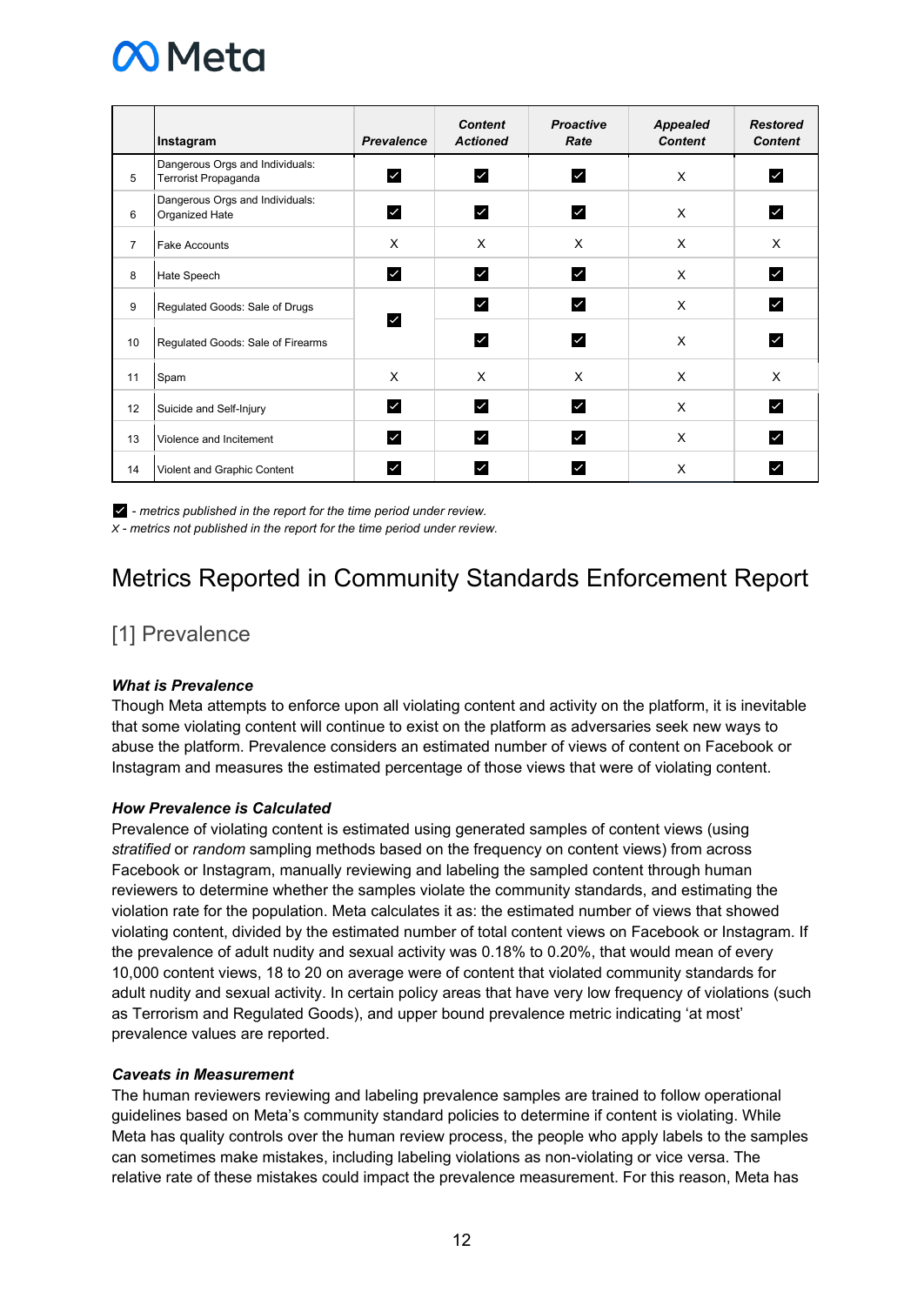# **CO** Meta

at least two people review every sample to ensure accuracy in the labeling, and if there is ever a disagreement, a third person acts as the tiebreaker.

The current prevalence measurement does not cover all surfaces and languages across Facebook and Instagram. It includes surfaces that contribute to more than 90% of all views on Facebook and Instagram, and samples from content in the multiple languages to generate a representative global estimate.

### [2] Content Actioned

#### *What is Content Actioned*

Content Actioned measures the number of pieces of content (such as posts, photos, videos or comments) or accounts Meta took action on for going against its community standards. This metric shows the scale of Meta's enforcement activity on Facebook and Instagram. Taking action could include removing a piece of content from Facebook or Instagram, covering photos or videos that may be disturbing to some audiences with a warning, or disabling accounts.

#### *How Content Actioned is Calculated*

There are some differences in how content is counted on Facebook versus Instagram:

On Facebook, a post with no photo or video or a single photo or video counts as one piece of content. That means all of the following, if removed, would be counted as one piece of content actioned: a post with one photo, which is violating; a post with text, which is violating; and a post with text and one photo, one or both of which is violating.

When a Facebook post has multiple photos or videos, each photo or video is counted as a piece of content. For example, if two violating photos from a Facebook post with four photos are removed, it counts as two pieces of content actioned: one for each photo removed. If the entire post is removed, then the post is counted as well. For example, if a Facebook post with four photos is removed, the count will be five pieces of content actioned: one for each photo and one for the post. If only some of the attached photos and videos from a post are moved, only those pieces of content removed will be counted.

On Instagram, the whole post will be removed if it contains violating content, and this is counted as one piece of content actioned, regardless of how many photos or videos there are in the post.

If a piece of content is found to violate multiple standards, for the purposes of measuring, it will be attributed to only one primary violation. Typically, this will be the violation of the most severe standard. In other cases, Meta will ask the reviewer to make a decision about the primary reason for violation.

Every time an action is taken on a piece of content, the content is labeled with the policy it violated. When reviewers look at reports, they first select whether the material violates community standard policies or not. If they select yes, they then label with the violation type.

#### *Caveats in Measurement*

Content actioned and accounts actioned don't include instances where content is blocked or accounts are blocked from being created in the first place, as Meta does when spammers attempting to post with high frequency or the creation of a fake account are detected.

When URLs are enforced, any current or future content that contains those links will be removed.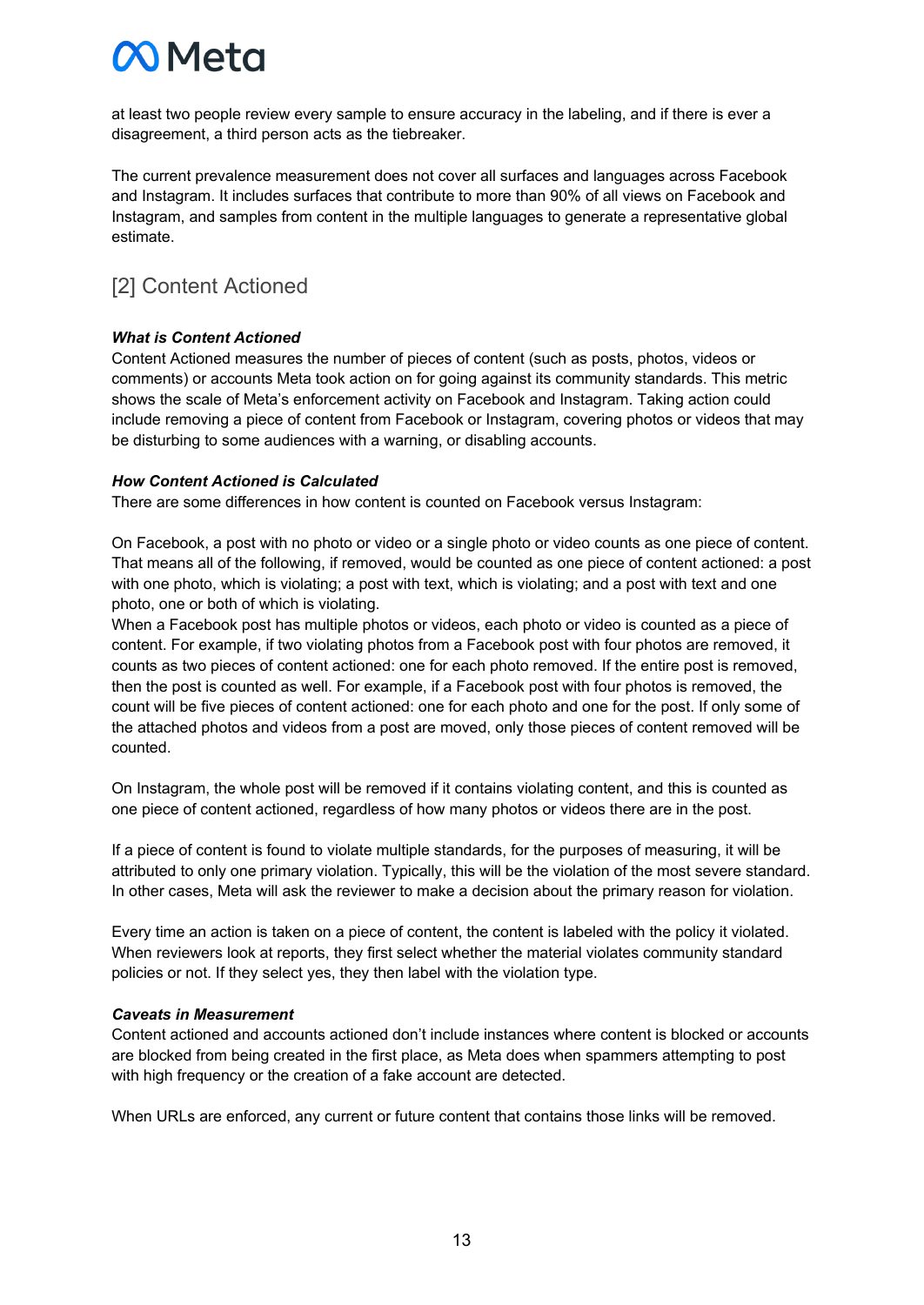# **M** Meta

## [3] Proactive Rate

#### *What is Proactive Rate*

This metric shows the percentage of all content or accounts acted on that Meta found and flagged before users reported them to Meta. Meta uses this metric as an indicator of how effectively Meta detects violations.

#### *How Proactive Rate is Calculated*

Violating activity on Facebook and Instagram can be detected and enforced via two mechanisms: (1) User Reports: Facebook and Instagram users can report content that they see and believe to be inappropriate. Such content will be sent to human review to determine if the content violates Community Standard policies

(2) Proactive Detection: Meta utilizes machine learning models and classifiers to detect violating content. Machine learning models and classifiers can score content that will either be auto-deleted or sent to human review for further violation determination. Machine learning models can also detect similarity between content and known violating content.

Proactive rate is calculated as the number of pieces of content acted on that Meta found and flagged (via proactive detection technologies) before people using Facebook or Instagram reported them, divided by the total number of pieces of content Meta took action on.

For fake accounts on Facebook, this metric is calculated as the percentage of Facebook accounts disabled for being fake that Meta found and flagged before users reported them to Meta. It's calculated as the number of disabled accounts Meta found and flagged before users reported them, divided by the total number of accounts disabled for being fake.

#### *Caveats in Measurement*

Since the metric is based on the amount of content actioned, many of the same caveats and considerations of content actions will apply.

Additionally, Meta computes proactive rate using a strict attribution of user reports to content. For example, if someone reports a Page and, while reviewing the Page, Meta identifies and act on some violating content within that Page, Meta will report that as content proactively found (unless there were specific additional user reports of it).

### [4] Appealed Content

#### *What is Appealed Content*

For policy violations on Facebook, this metric measures the number of pieces of content (such as posts, photos, videos or comments) that people appeal after Meta takes action on it for going against Meta's community standard policies.

#### *How Appealed Content is Calculated*

To appeal a decision on Facebook, people select the option to "Request Review" after Meta notifies them that their content has been removed or covered with a warning. When a review is requested, Meta reviews the post again and determines whether or not it follows its Community Standards. Number of pieces of content that people "Request Review" for and Meta reviewed is counted towards appeal metrics. This metric shouldn't be interpreted as an indicator of the accuracy of decisions on content, as people may choose to appeal for many different reasons.